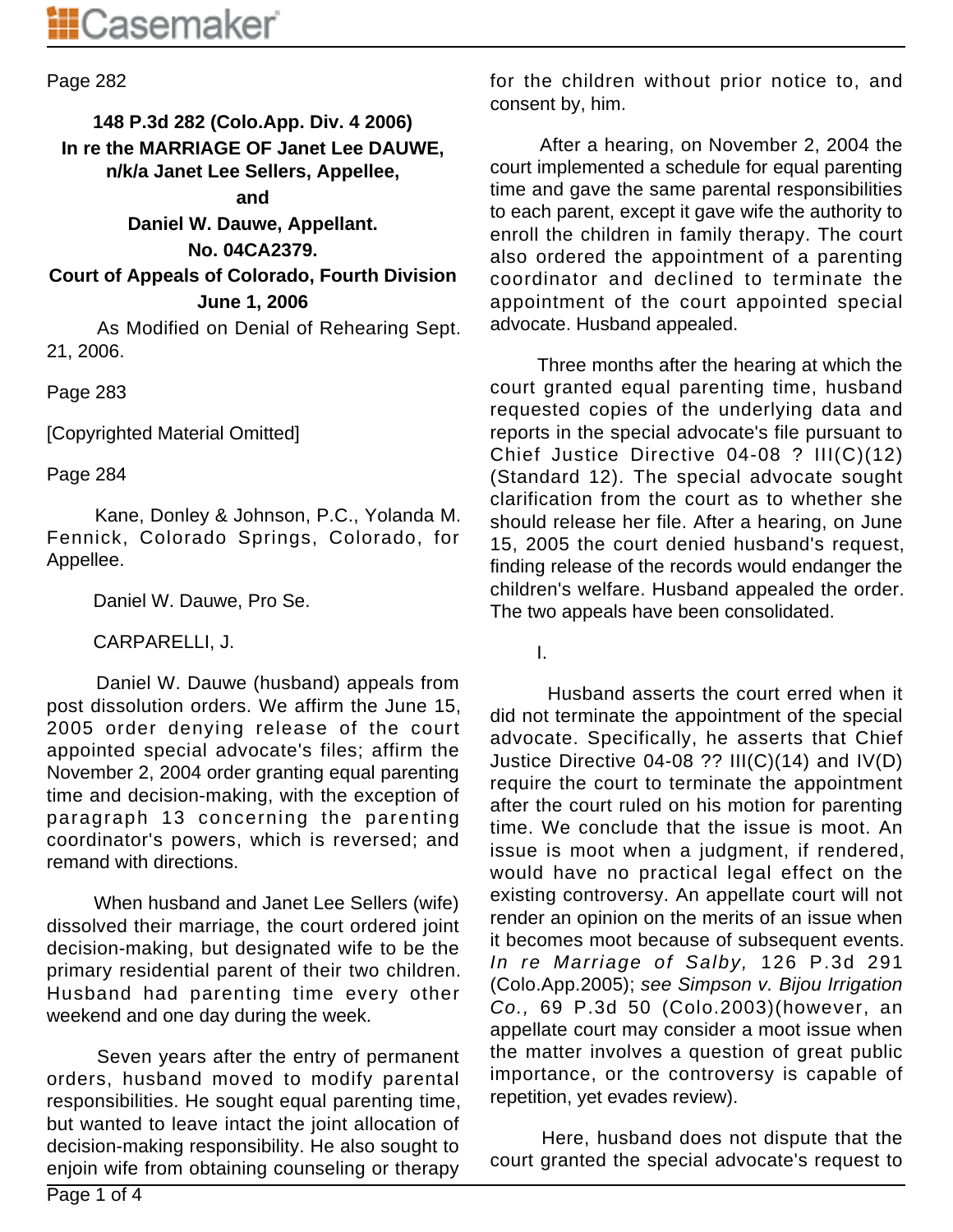withdraw in July 2005. Because the special advocate has withdrawn, a ruling that the court should have terminated the special advocate's appointment would have no practical legal effect on the existing controversy. Thus, the issue is moot.

II.

 Husband asserts the court erred when it appointed a parenting coordinator because there was no statutory authority to do so. Even if husband is correct, we need not address the merits of this argument because the statutory authority to appoint a parenting coordinator now exists.

 After the court entered its order in this case, the General Assembly enacted ? 14-10-128.1, C.R.S.2005, which provides that the court may, on its own motion, appoint a parenting coordinator as a neutral third party to assist in the resolution of disputes

## Page 285

between the parties concerning parental responsibilities. Thus, even if the court lacked authority when it made the appointment, it now has such authority. We conclude that reversing and remanding would not serve judicial economy, and therefore, we decline to address the issue on its merits. Cf. Velarde v. Zavaras, 960 P.2d 1162 (Colo.1998).

III.

 Husband asserts the court granted arbitration powers to the parenting coordinator without the parties' consent in paragraph 13 of its November 2, 2004 order. We agree that paragraph 13 of that order gave the parenting coordinator too much authority.

 A parenting coordinator may help the parties agree on structured guidelines to implement a parenting plan; develop guidelines for communication between the parties; suggest appropriate resources to help them learn appropriate communication skills and improve their parenting skills; help them realistically identify the sources and causes of conflict between them; and help them develop parenting strategies to minimize conflict. Section 14-10- 128.1(3)(a)-(e), C.R.S.2005.

 In these ways, the parenting coordinator may help the parents resolve their differences. However, ? 14-10-128.1 does not permit the parenting coordinator to make decisions or resolve disputes that the parents are unable to resolve.

 Here, paragraph 13 of the court's November 2, 2004 order purported to give the parenting coordinator authority to "resolve the differences between the parents when they cannot agree." The clear import of this paragraph was to grant decision-making authority to the parenting coordinator, which is contrary to ? 14-10- 128.1(3). Cf. In Interest of D.R.V-A., 976 P.2d 881 (Colo.App.1999)(error for trial court to delegate decisions regarding parenting time to guardian ad litem); In re Marriage of McNamara, 962 P.2d 330 (Colo.App.1998)(same); In re Marriage of Elmer, 936 P.2d 617 (Colo.App.1997)(error for trial court to delegate to psychiatrist authority to determine whether to permit overnight visitation). Therefore, that portion of the November 2, 2004 order cannot stand.

 However, although paragraph 13 of the trial court's order exceeded the scope of statutory authority, the trial court need not conduct a hearing on remand. Instead, we direct the court to delete the first sentence of paragraph 13 of its November 2, 2004 order and insert the following language: "The Court orders the appointment of a parenting coordinator to assist in the resolution of disputes between the parties concerning parental responsibilities as provided for in ? 14-10-128.1."

# IV.

 Husband asserts the court erred when it granted wife the authority to enroll the children in therapy without finding, under ? 14-10-131(2)(c), C.R.S.2005, that retaining the existing allocation of decision-making authority endangered or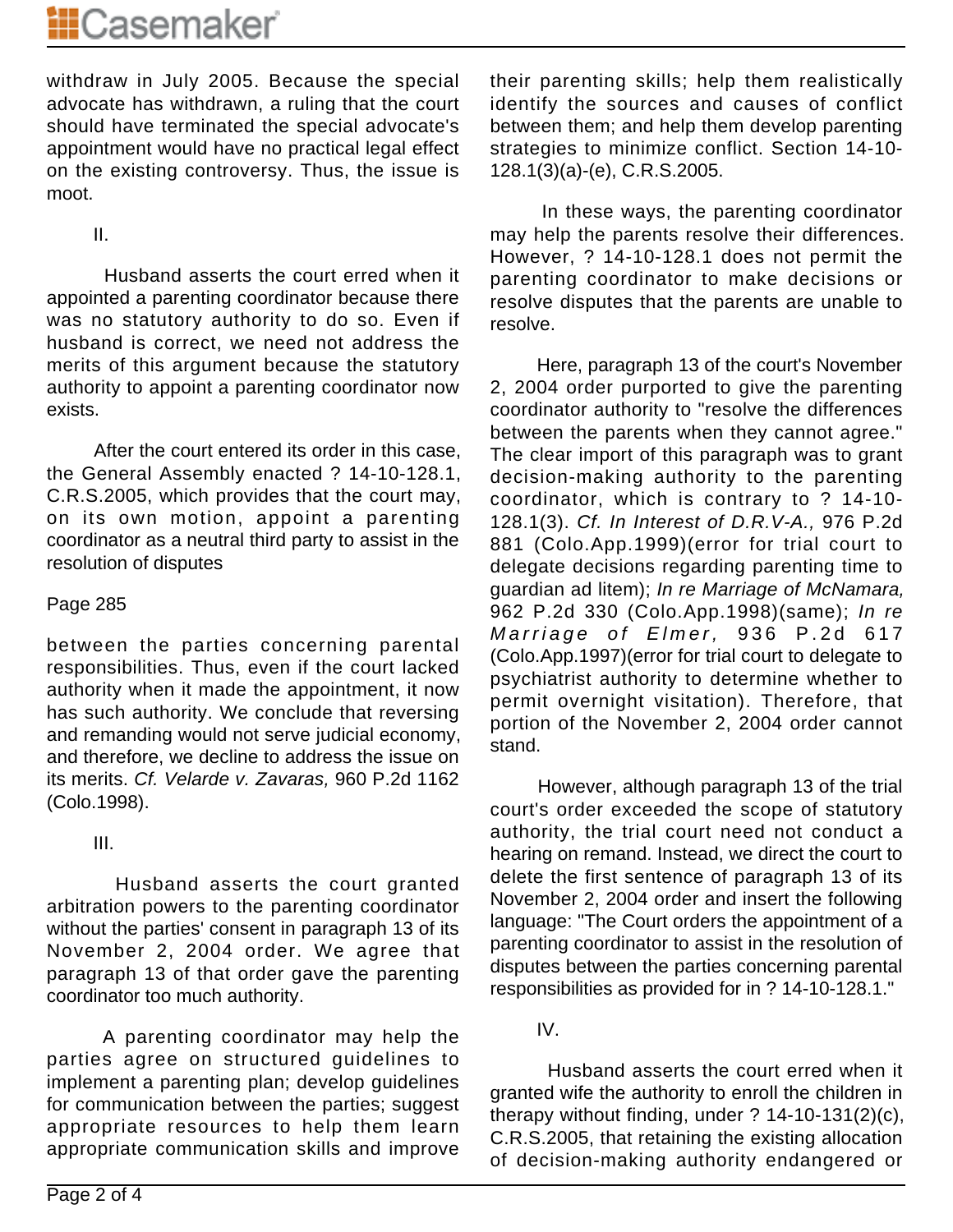impaired the children. We disagree.

 The record shows that the court did not give wife authority to make decisions about the children's therapy. The order itself states, "The Court chooses not to allocate different parental responsibilities to each parent."

 The order resolved a long-standing dispute between the parties about therapy. The record shows that whether the children should be in therapy has been an issue throughout the proceedings. Because the joint decision makers could not resolve the issue, the court did so. Husband has cited to, and we have found, no authority that prohibits the court from resolving a dispute between joint decision makers.

 Moreover, the record supports the court's order granting wife authority to obtain therapy for the children. The clinical social worker who performed the parenting evaluation testified that the children needed to speak to a professional about their parents, and it was "highly appropriate" that they be in individual and family therapy. The record supports that conclusion that the children had emotional issues regarding both parents and needed professional assistance and an "absolutely neutral place" to talk about their feelings, emotions, and current events.

# Page 286

 Because the evidence supports the court's order regarding family therapy, we will not disturb it on appeal. See People in Interest of V.H., 749 P.2d 460 (Colo.App.1987).

# V.

 Husband argues he was denied due process when the court granted a motion to quash filed by one of his potential witnesses. Again, we disagree.

 Pursuant to C.R.C.P. 45(c), when a party serves a witness with a subpoena, the party must also pay witness fees for one day's attendance and mileage as provided by law. It is undisputed that husband did not provide the potential witness with his attendance and mileage fees. We reject husband's argument that the amount of witness fees owed was de minimis and, therefore, that quashing the subpoena allowed form to triumph over substance. See Loomis v. Seely, 677 P.2d 400 (Colo.App.1983). Because he did not follow the rules of procedure, the court's ruling is not an abuse of discretion. Cf. Donelson v. Fritz, 70 P.3d 539 (Colo.App.2002)(rulings on discovery issues are committed to the discretion of the trial court).

 We also disagree with husband's assertion that quashing the subpoena violated his due process rights and deprived him of a full and fair hearing. To establish a due process violation, husband had to show he was prejudiced by the absence of the witness, which he has not shown. See People in re A.L.B., 994 P.2d 476 (Colo.App.1999).

 Here, the court granted husband's request for equal parenting time. Thus, husband obtained the relief he sought, even without the testimony of the potential witness. Consequently, he has not established prejudice.

 In his reply brief, husband also argues that the court should not have granted the motion to quash on the ground that he had not paid expert witness fees. Although wife raised the issue of expert fees in her brief, the court did not quash the subpoena on that ground. Consequently, we need not reach this argument.

VI.

 Husband contends the court erred when it refused to allow him to obtain the underlying reports and data in the special advocate's file. We are not persuaded.

 Husband relies on the Chief Justice Directives to show that the court erred. The Chief Justice Directives are policy statements promulgated pursuant to the Colorado Supreme Court's general power to administer the Colorado judicial system. Bye v. Dist. Court, 701 P.2d 56 (Colo.1985).

The version of Standard 12 in effect at the